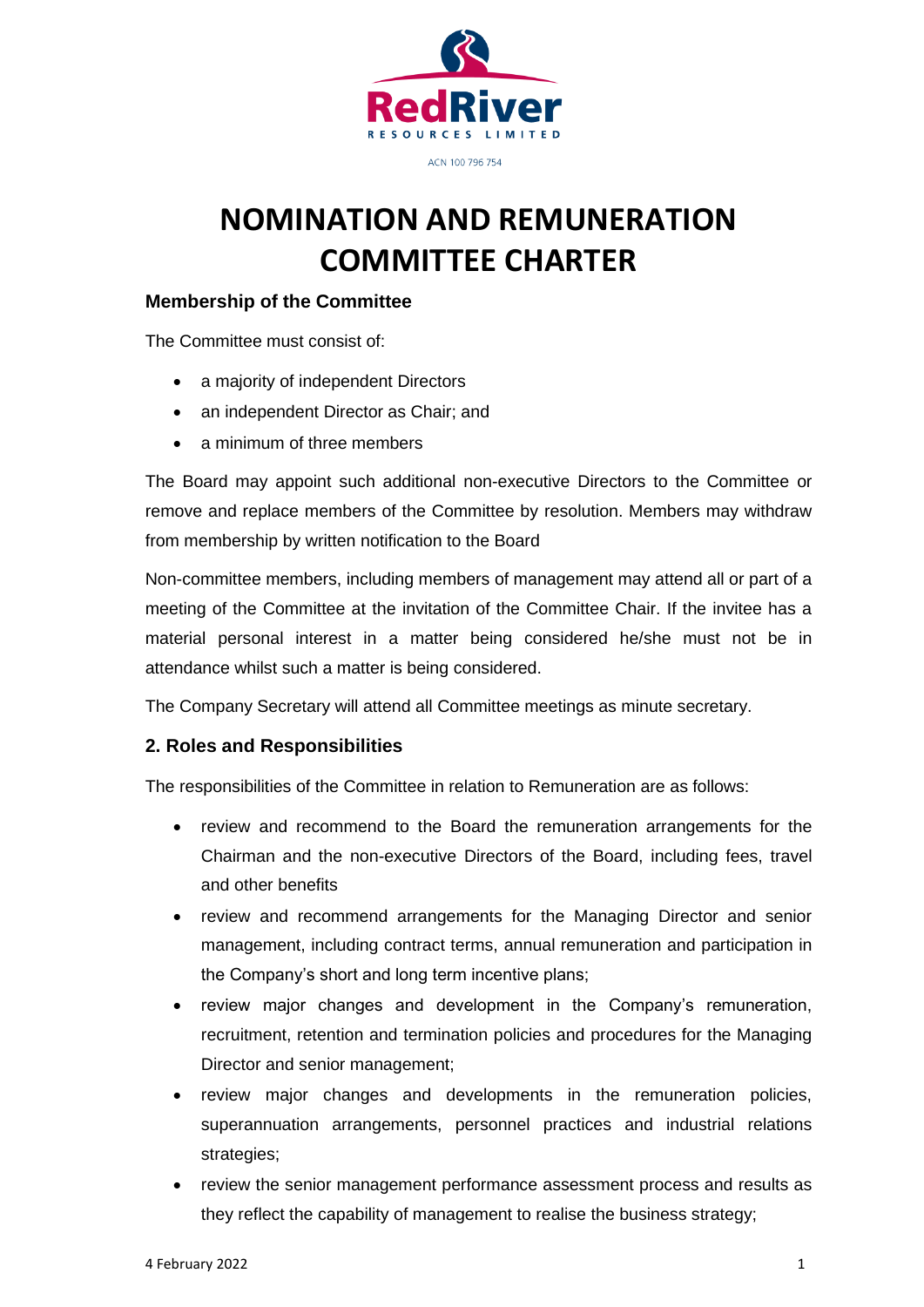

- review and approve short term incentive strategy, performance targets and bonus payments;
- in respect of the Company's employee equity incentive plans in place from time to time:

– approve the proposed terms of, and authorise the making of, offers to eligible employees of the Group, including determining the eligibility criteria applying in respect of an offer;

– review and determine the performance hurdles applicable to the Managing Director, the executives reporting to the Managing Director and senior management who participate in the equity incentive plan;

– review and approve, within the parameters of the employee equity incentive plans, amendments to the terms of existing plans; and

– review and approve the terms of any trust deed applying in relation to the employee equity incentive plans and any amendment to any such trust deed including authorising the execution of any such trust deed or amending deed on behalf of the Group;

- recommend to the Board the extent to which the achievement of measurable diversity objectives will be linked to the key performance indicators for the Board, Managing Director and senior management;
- review and make recommendations whether there is any gender or other inappropriate bias in remuneration for Directors, senior management or other employees; and review and recommend to the Board the remuneration report prepared in accordance with the Corporations Act 2001 (Clth) for inclusion in the annual Directors' report.
- The responsibilities of the Committee in relation to Nomination are as follows:
- review and recommend to the Board the size and composition of the Board, including review of Board succession planning;
- review and recommend to the Board the induction and continuing professional development programs for Directors;
- assist the Board as required in relation to the performance evaluation of the Board, its committees and individual Directors;
- review and recommend membership of the Board, including: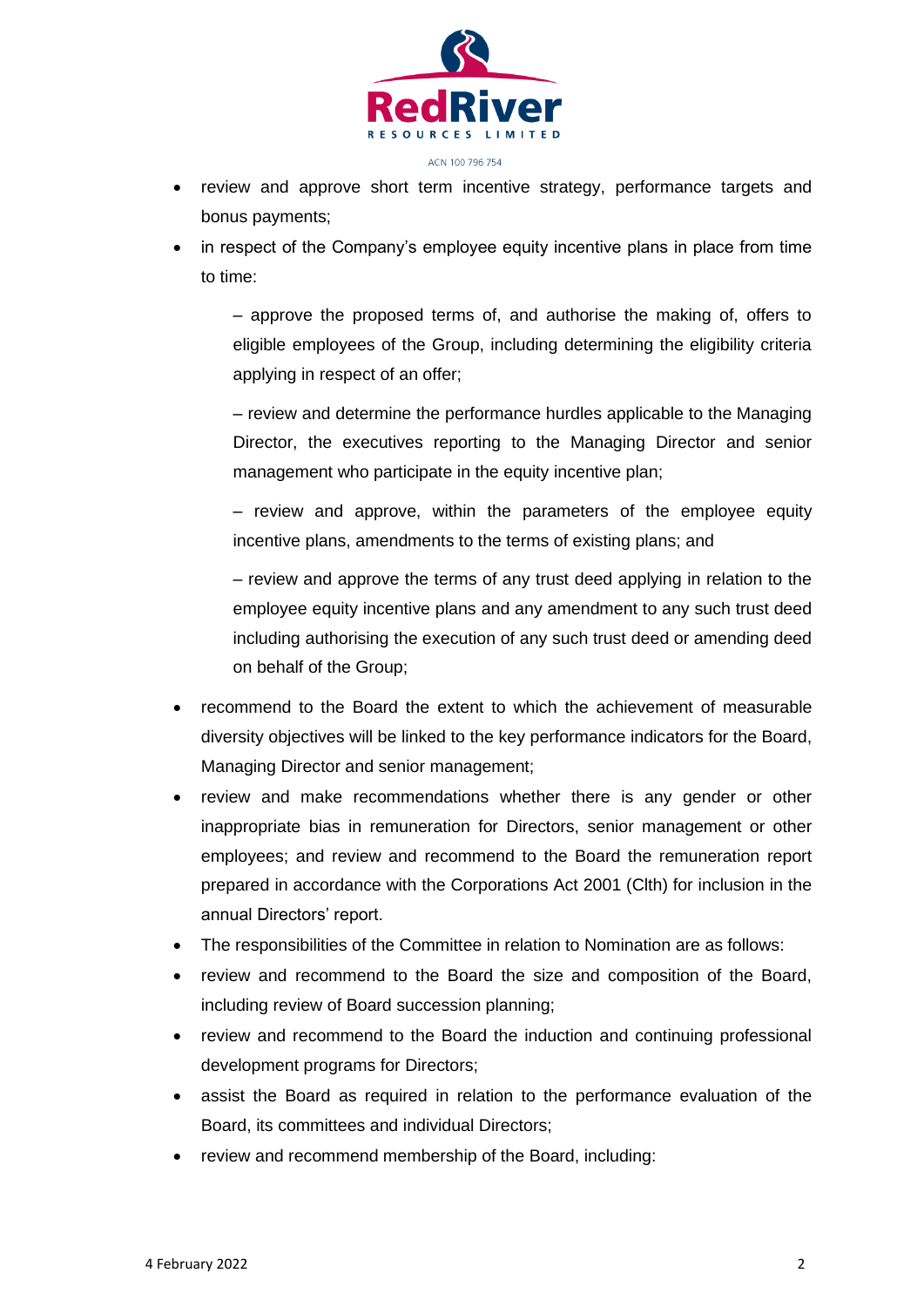

- making recommendations for the re-election of Directors, subject to the principle that a Committee member must not be involved in making recommendations to the Board in respect of themselves; and
- assisting the Board as required to identify individuals who are qualified to become Board members (including in respect of executive Directors), in accordance with the policy outlined in section 3.2; review and make recommendations in relation to any corporate governance issues as requested by the Board from time to time;
- with the appropriate support and input from management:
	- review on an annual basis:

 $\square$  The effectiveness of the Diversity Policy, its objective and the strategies which aim to achieve the objective; and

 $\square$  The division and responsibilities and accountability for developing and implementing diversity initiatives across the organisation; and

– provide a report to the Board on the outcomes of its review, including any recommendations for changes to those strategies or the way in which they are implemented.

#### **3. Policy**

#### **3.1. Remuneration Policy**

In discharging its responsibilities, the Committee must have regard to the following policy objectives:

- to ensure the Company's remuneration structures are equitable and aligned with the long-term interests of the Company and its shareholders and having regard to relevant Company policies;
- to attract and retain skilled executives;
- to structure short and long term incentives that are challenging and linked to the creation of sustainable shareholder returns; and
- to ensure any termination benefits are justified and appropriate.

In the discharge of the Committee's responsibilities, no executive should be directly involved in determining their own remuneration.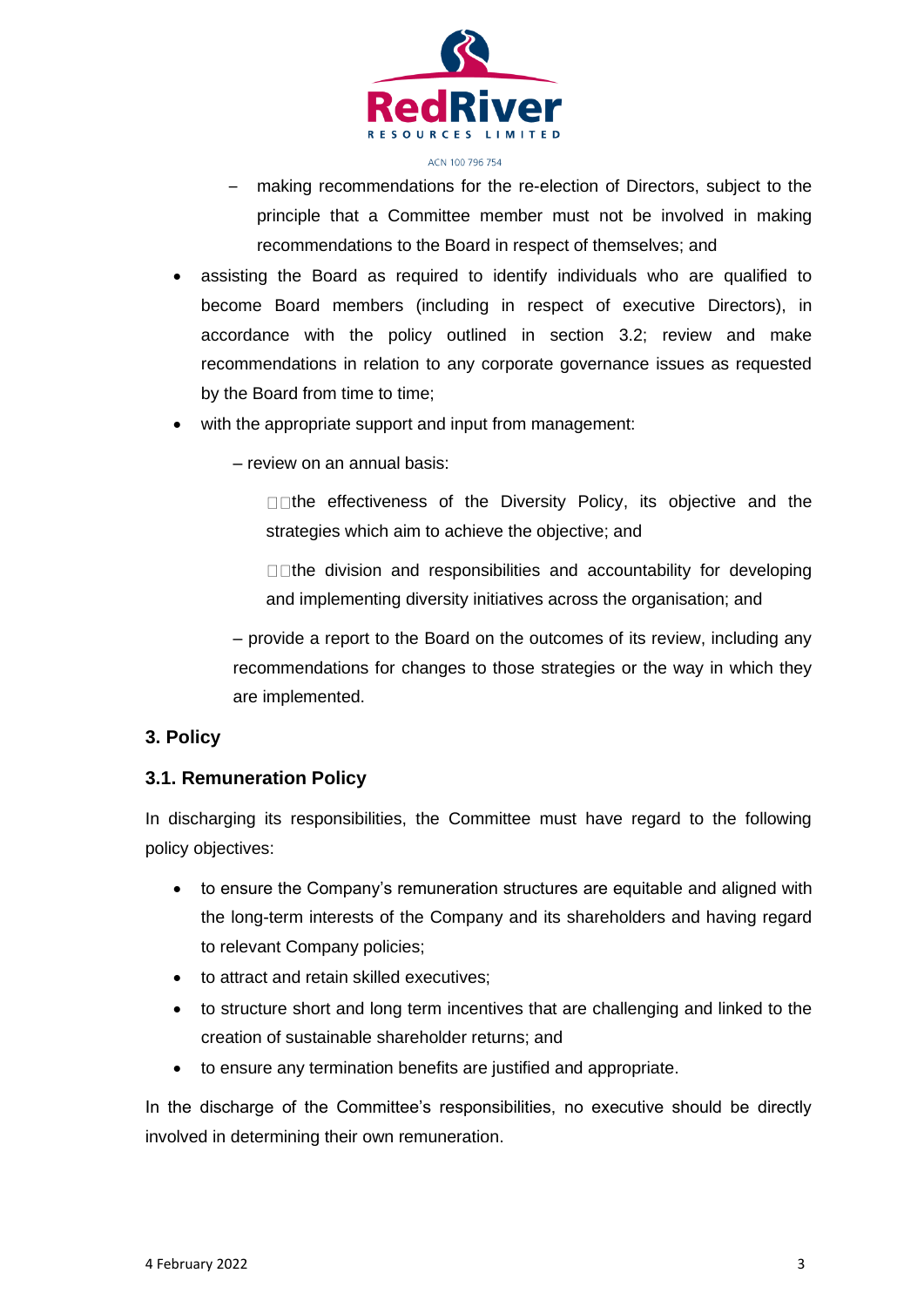

The Committee must at all times have regard to, and notify the Board as appropriate, of all legal and regulatory requirements, including any shareholders approvals which are necessary to fulfil its responsibilities.

The Committee Chair, or if he or she is not available, a Committee member should attend the Annual General Meeting and make himself available to answer any questions from shareholders about the Committee's activities or, if appropriate, the Company's remuneration arrangements

# **3.2. Policy, procedure and disclosure of the selection and appointment of new Directors**

#### **3.2.1. Policy**

Factors to be considered when reviewing a potential candidate for Board appointment include without limitation:

- the skills, experience, expertise and personal qualities that will best complement Board effectiveness;
- the existing composition of the Board, and the objective of achieving a Board comprising Directors with a broad range of skills, expertise and experience from a broad range of backgrounds, including gender;
- the capability of the candidate to devote the necessary time and commitment to the role (this involves a consideration of matters such as other Board or executive appointments); and
- potential conflicts of interest and independence

#### **3.2.2. Procedure**

- Prepare a description of the role and capabilities required for a particular appointment.
- Detailed background information in relation to a potential candidate should be provided to all Directors. This should include checks as to the person's character, experience, education, criminal record and bankruptcy history.
- The identification of potential Director candidates may be assisted by the use of professional intermediaries as appropriate.
- An offer of a Board appointment must be made by the Chair only after having consulted all Directors, with any recommendations from the Committee having been circulated to all Directors.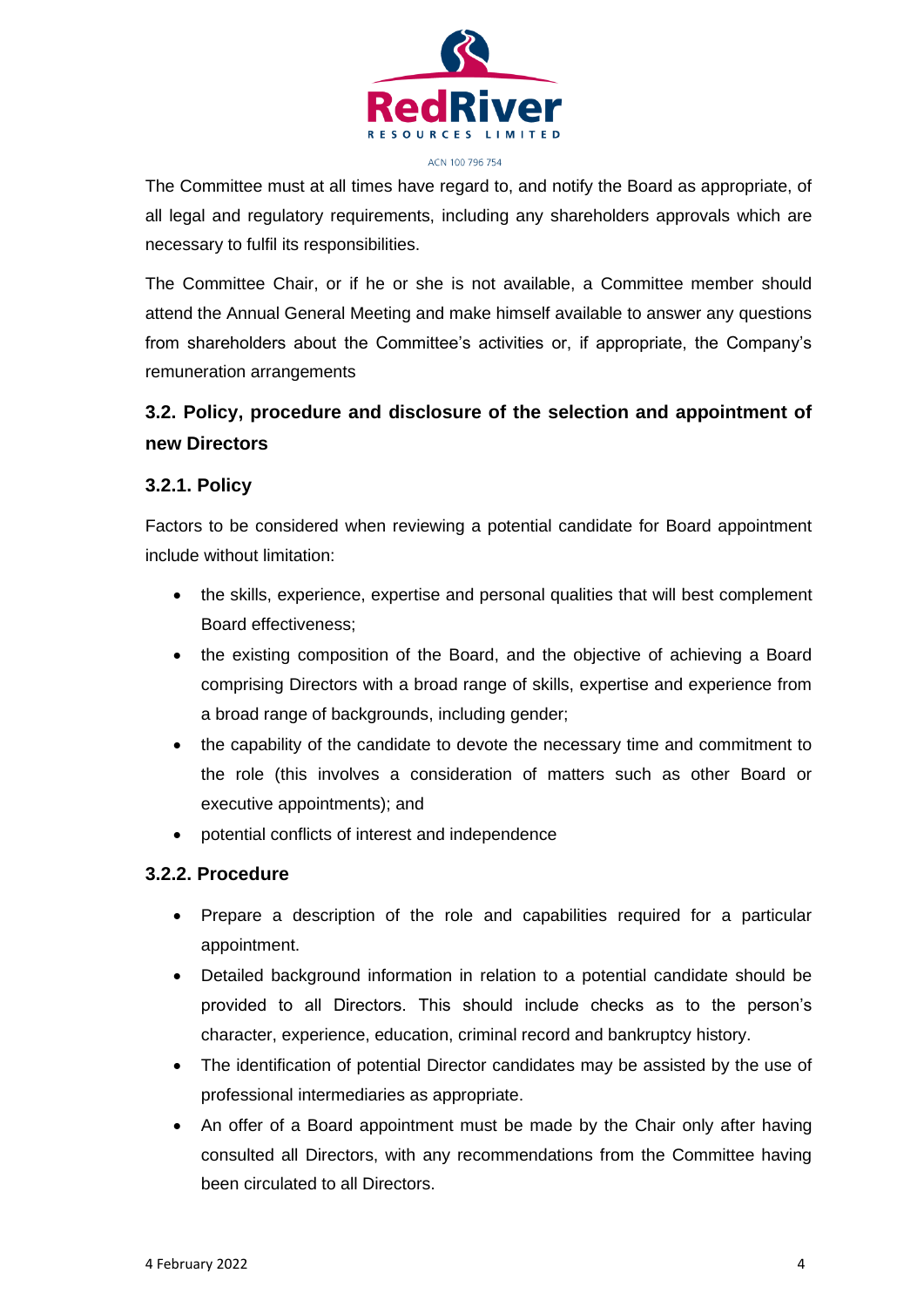

• All new Board appointments should be confirmed by letter in the standard format as approved by the Board or the Committee from time to time.

### **3.2.3. Disclosure**

Each year, the Committee will prepare a report for the Board outlining the following details of the Board selection process with a view to including either the report or a summary of the report in the annual report:

- details of a Board skills matrix setting out the mix of skills and diversity that the board currently has or is looking to achieve in its membership;
- the process by which candidates are identified and selected, including whether professional intermediaries are used to identify and/or assess candidates;
- the steps taken to ensure that a diverse range of candidates are considered; and the factors taken into account in the selection process.

## **4. Administrative Matters**

## **4.1. Meetings**

The Committee will meet as often as the Committee members deem necessary in order to fulfil its role. However, it is intended that the Committee will normally meet every six months.

# **4.2. Quorum**

The quorum is at least 2 members.

# **4.3. Convening and notice of meeting**

Any member may, and the Company Secretary must, upon request from any member, convene a meeting of the Committee. Notice will be given to every member of the Committee of every meeting of the Committee at the member's advised address for service of notice (or such other pre-notified interim address where relevant), but there is no minimum notice period and acknowledgement of receipt of notice by all members is not required before the meeting may be validly held.

# **4.4. Chair**

In the absence of the Committee Chair, the Committee members must elect one of their members as Chair for the meeting. The Chair does not have a casting vote.